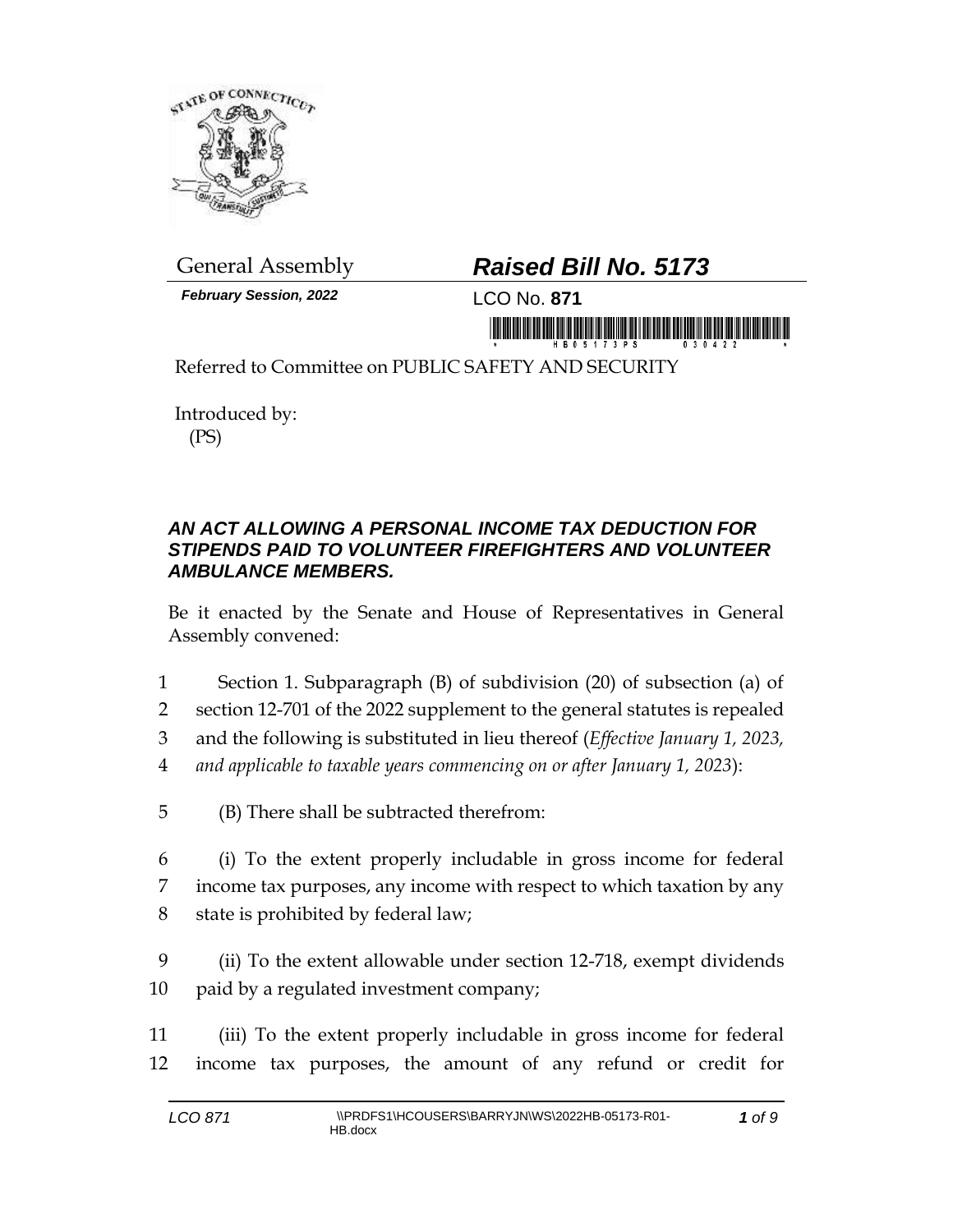overpayment of income taxes imposed by this state, or any other state of the United States or a political subdivision thereof, or the District of Columbia;

 (iv) To the extent properly includable in gross income for federal income tax purposes and not otherwise subtracted from federal adjusted gross income pursuant to clause (x) of this subparagraph in computing Connecticut adjusted gross income, any tier 1 railroad retirement benefits;

 (v) To the extent any additional allowance for depreciation under Section 168(k) of the Internal Revenue Code for property placed in service after September 27, 2017, was added to federal adjusted gross income pursuant to subparagraph (A)(ix) of this subdivision in computing Connecticut adjusted gross income, twenty-five per cent of such additional allowance for depreciation in each of the four succeeding taxable years;

 (vi) To the extent properly includable in gross income for federal income tax purposes, any interest income from obligations issued by or on behalf of the state of Connecticut, any political subdivision thereof, or public instrumentality, state or local authority, district or similar public entity created under the laws of the state of Connecticut;

 (vii) To the extent properly includable in determining the net gain or loss from the sale or other disposition of capital assets for federal income tax purposes, any gain from the sale or exchange of obligations issued by or on behalf of the state of Connecticut, any political subdivision thereof, or public instrumentality, state or local authority, district or similar public entity created under the laws of the state of Connecticut, in the income year such gain was recognized;

 (viii) Any interest on indebtedness incurred or continued to purchase or carry obligations or securities the interest on which is subject to tax under this chapter but exempt from federal income tax, to the extent that such interest on indebtedness is not deductible in determining federal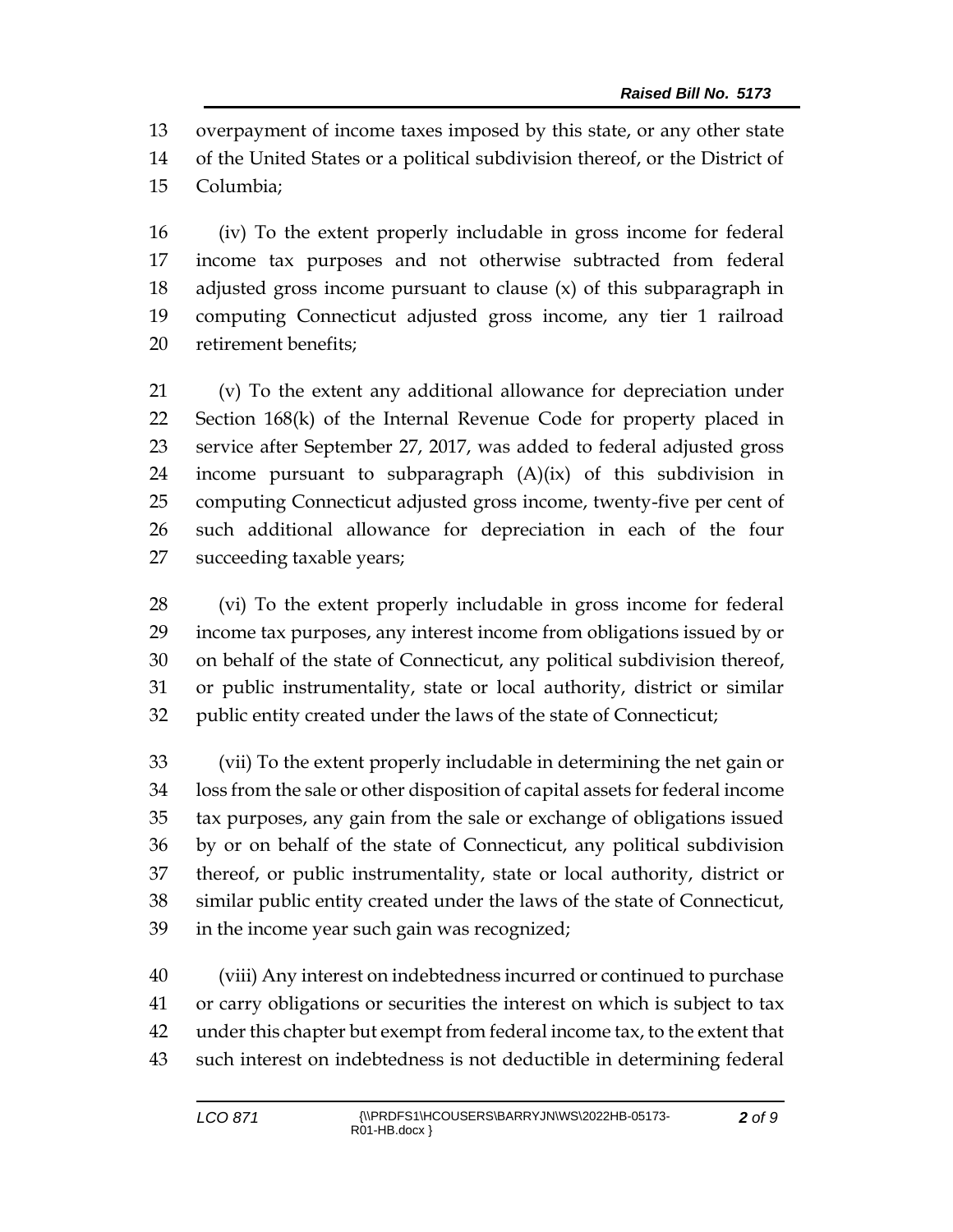adjusted gross income and is attributable to a trade or business carried on by such individual;

 (ix) Ordinary and necessary expenses paid or incurred during the taxable year for the production or collection of income which is subject to taxation under this chapter but exempt from federal income tax, or the management, conservation or maintenance of property held for the production of such income, and the amortizable bond premium for the taxable year on any bond the interest on which is subject to tax under this chapter but exempt from federal income tax, to the extent that such expenses and premiums are not deductible in determining federal adjusted gross income and are attributable to a trade or business carried on by such individual;

 (x) (I) For taxable years commencing prior to January 1, 2019, for a person who files a return under the federal income tax as an unmarried individual whose federal adjusted gross income for such taxable year is less than fifty thousand dollars, or as a married individual filing separately whose federal adjusted gross income for such taxable year is less than fifty thousand dollars, or for a husband and wife who file a return under the federal income tax as married individuals filing jointly whose federal adjusted gross income for such taxable year is less than sixty thousand dollars or a person who files a return under the federal income tax as a head of household whose federal adjusted gross income for such taxable year is less than sixty thousand dollars, an amount equal to the Social Security benefits includable for federal income tax purposes;

 (II) For taxable years commencing prior to January 1, 2019, for a person who files a return under the federal income tax as an unmarried individual whose federal adjusted gross income for such taxable year is fifty thousand dollars or more, or as a married individual filing separately whose federal adjusted gross income for such taxable year is fifty thousand dollars or more, or for a husband and wife who file a return under the federal income tax as married individuals filing jointly whose federal adjusted gross income from such taxable year is sixty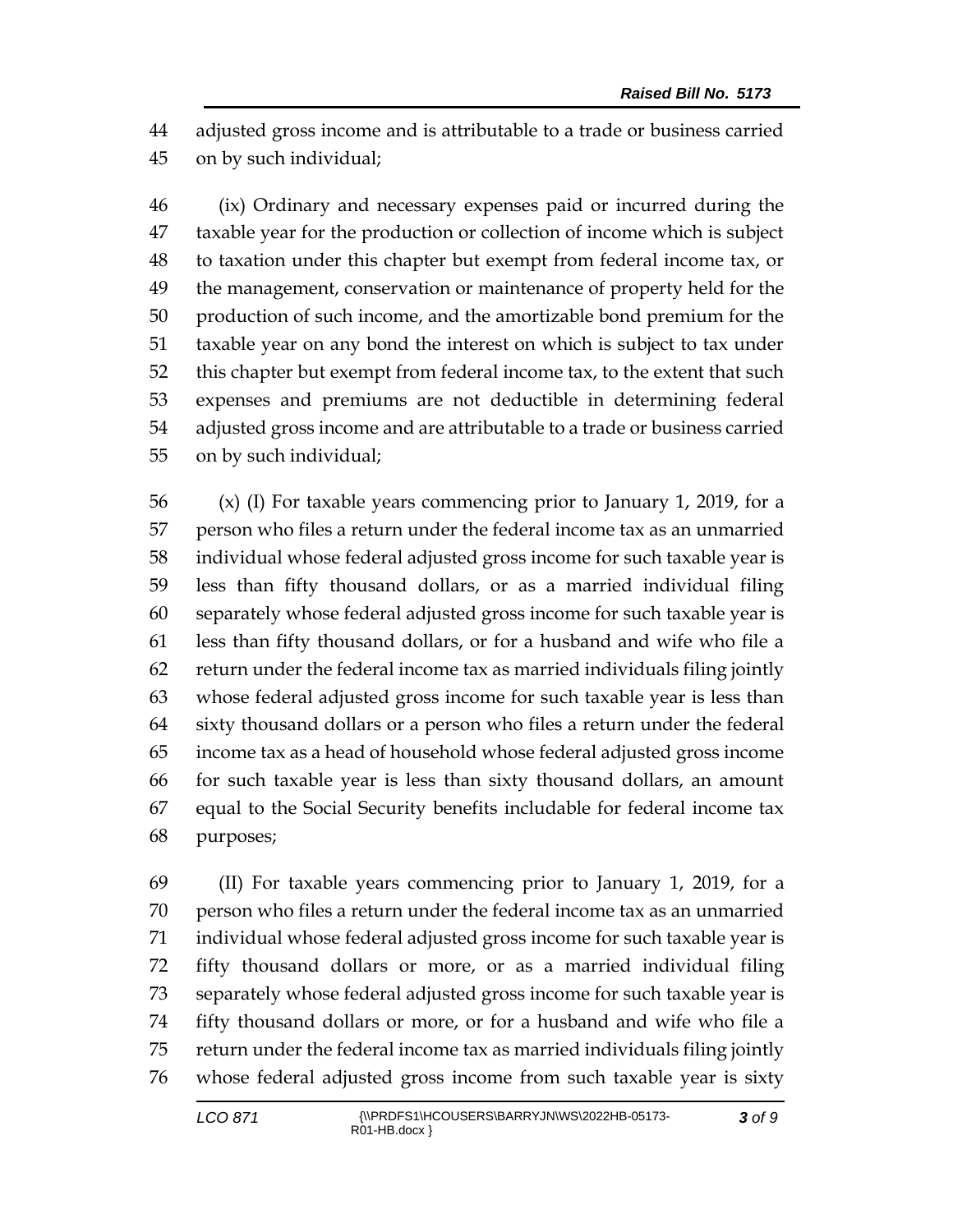thousand dollars or more or for a person who files a return under the federal income tax as a head of household whose federal adjusted gross income for such taxable year is sixty thousand dollars or more, an amount equal to the difference between the amount of Social Security benefits includable for federal income tax purposes and the lesser of twenty-five per cent of the Social Security benefits received during the taxable year, or twenty-five per cent of the excess described in Section 86(b)(1) of the Internal Revenue Code;

 (III) For the taxable year commencing January 1, 2019, and each taxable year thereafter, for a person who files a return under the federal income tax as an unmarried individual whose federal adjusted gross income for such taxable year is less than seventy-five thousand dollars, or as a married individual filing separately whose federal adjusted gross income for such taxable year is less than seventy-five thousand dollars, or for a husband and wife who file a return under the federal income tax as married individuals filing jointly whose federal adjusted gross income for such taxable year is less than one hundred thousand dollars or a person who files a return under the federal income tax as a head of household whose federal adjusted gross income for such taxable year is less than one hundred thousand dollars, an amount equal to the Social Security benefits includable for federal income tax purposes; and

 (IV) For the taxable year commencing January 1, 2019, and each taxable year thereafter, for a person who files a return under the federal income tax as an unmarried individual whose federal adjusted gross income for such taxable year is seventy-five thousand dollars or more, or as a married individual filing separately whose federal adjusted gross income for such taxable year is seventy-five thousand dollars or more, or for a husband and wife who file a return under the federal income tax as married individuals filing jointly whose federal adjusted gross income from such taxable year is one hundred thousand dollars or more or for a person who files a return under the federal income tax as a head of household whose federal adjusted gross income for such taxable year is one hundred thousand dollars or more, an amount equal to the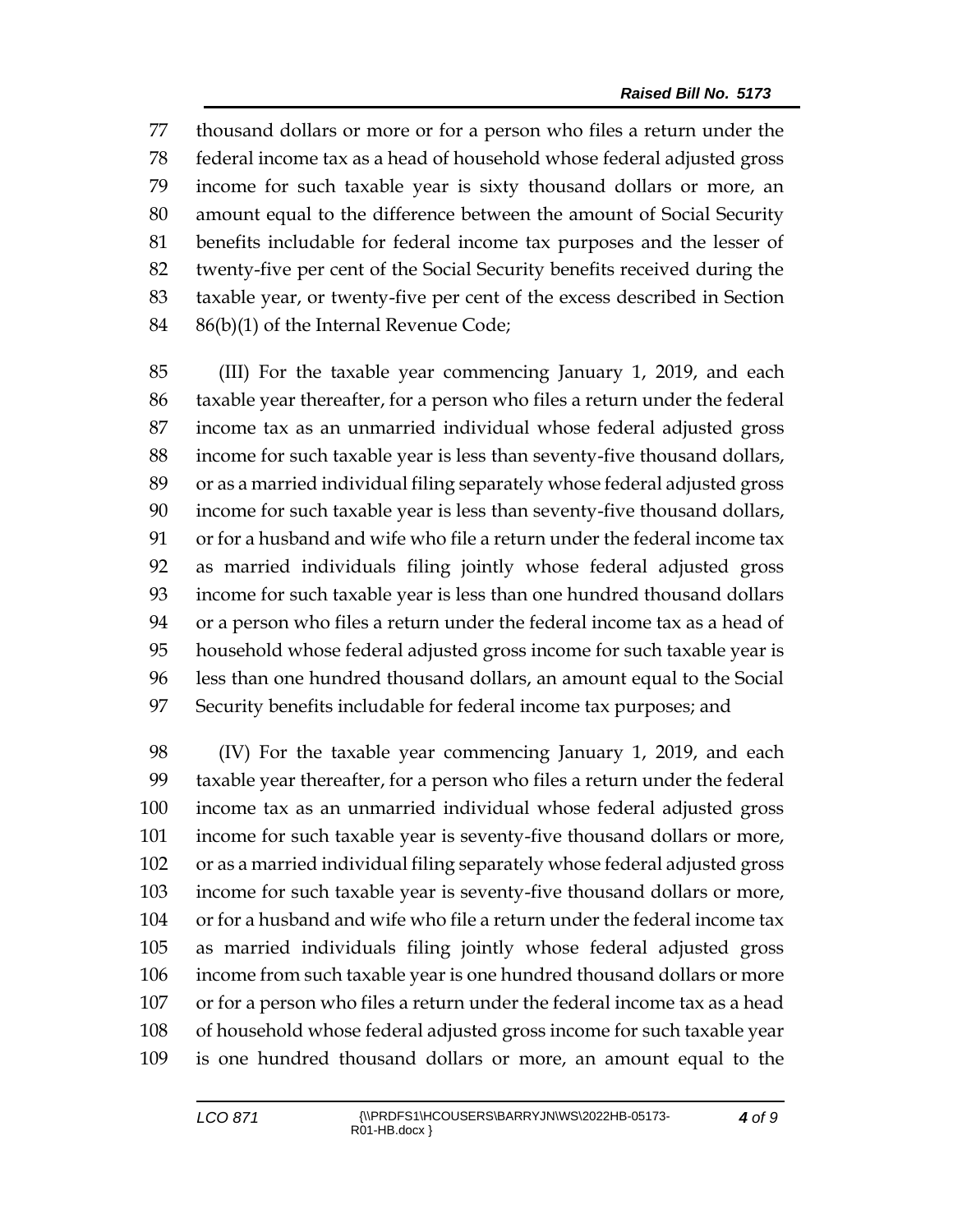difference between the amount of Social Security benefits includable for federal income tax purposes and the lesser of twenty-five per cent of the Social Security benefits received during the taxable year, or twenty-five per cent of the excess described in Section 86(b)(1) of the Internal Revenue Code;

 (xi) To the extent properly includable in gross income for federal income tax purposes, any amount rebated to a taxpayer pursuant to section 12-746;

 (xii) To the extent properly includable in the gross income for federal income tax purposes of a designated beneficiary, any distribution to such beneficiary from any qualified state tuition program, as defined in Section 529(b) of the Internal Revenue Code, established and maintained by this state or any official, agency or instrumentality of the state;

 (xiii) To the extent allowable under section 12-701a, contributions to accounts established pursuant to any qualified state tuition program, as defined in Section 529(b) of the Internal Revenue Code, established and maintained by this state or any official, agency or instrumentality of the state;

 (xiv) To the extent properly includable in gross income for federal income tax purposes, the amount of any Holocaust victims' settlement payment received in the taxable year by a Holocaust victim;

 (xv) To the extent properly includable in gross income for federal income tax purposes of an account holder, as defined in section 31- 51ww, interest earned on funds deposited in the individual development account, as defined in section 31-51ww, of such account holder;

 (xvi) To the extent properly includable in the gross income for federal income tax purposes of a designated beneficiary, as defined in section 3-123aa, interest, dividends or capital gains earned on contributions to accounts established for the designated beneficiary pursuant to the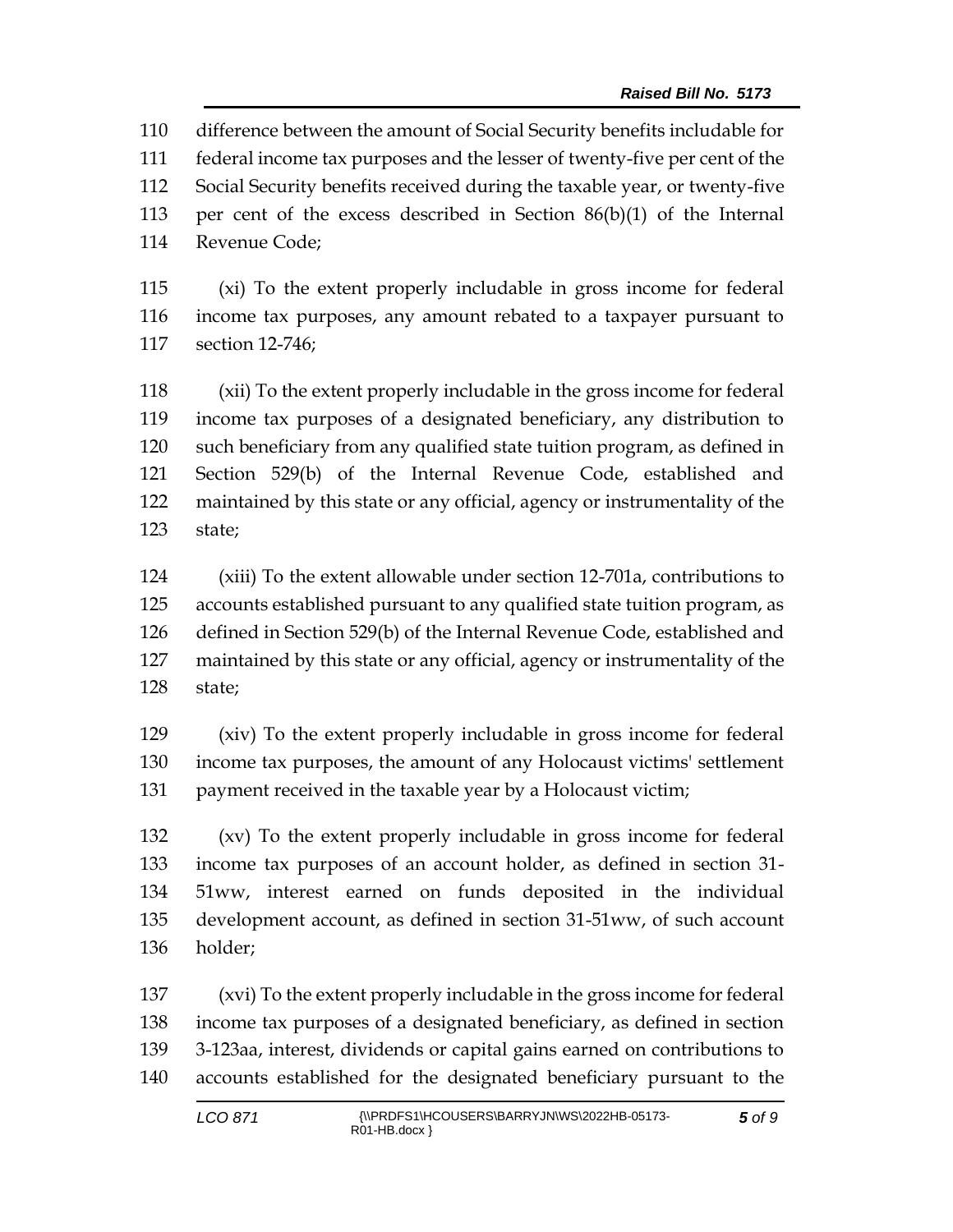Connecticut Homecare Option Program for the Elderly established by sections 3-123aa to 3-123ff, inclusive;

 (xvii) To the extent properly includable in gross income for federal income tax purposes, any income received from the United States government as retirement pay for a retired member of (I) the Armed Forces of the United States, as defined in Section 101 of Title 10 of the United States Code, or (II) the National Guard, as defined in Section 101 of Title 10 of the United States Code;

 (xviii) To the extent properly includable in gross income for federal income tax purposes for the taxable year, any income from the discharge of indebtedness in connection with any reacquisition, after December 31, 2008, and before January 1, 2011, of an applicable debt instrument or instruments, as those terms are defined in Section 108 of the Internal Revenue Code, as amended by Section 1231 of the American Recovery and Reinvestment Act of 2009, to the extent any such income was added 156 to federal adjusted gross income pursuant to subparagraph  $(A)(xi)$  of this subdivision in computing Connecticut adjusted gross income for a preceding taxable year;

 (xix) To the extent not deductible in determining federal adjusted gross income, the amount of any contribution to a manufacturing reinvestment account established pursuant to section 32-9zz in the taxable year that such contribution is made;

 (xx) To the extent properly includable in gross income for federal income tax purposes, (I) for the taxable year commencing January 1, 2015, ten per cent of the income received from the state teachers' retirement system, (II) for the taxable years commencing January 1, 2016, to January 1, 2020, inclusive, twenty-five per cent of the income received from the state teachers' retirement system, and (III) for the taxable year commencing January 1, 2021, and each taxable year thereafter, fifty per cent of the income received from the state teachers' retirement system or, for a taxpayer whose federal adjusted gross income does not exceed the applicable threshold under clause (xxi) of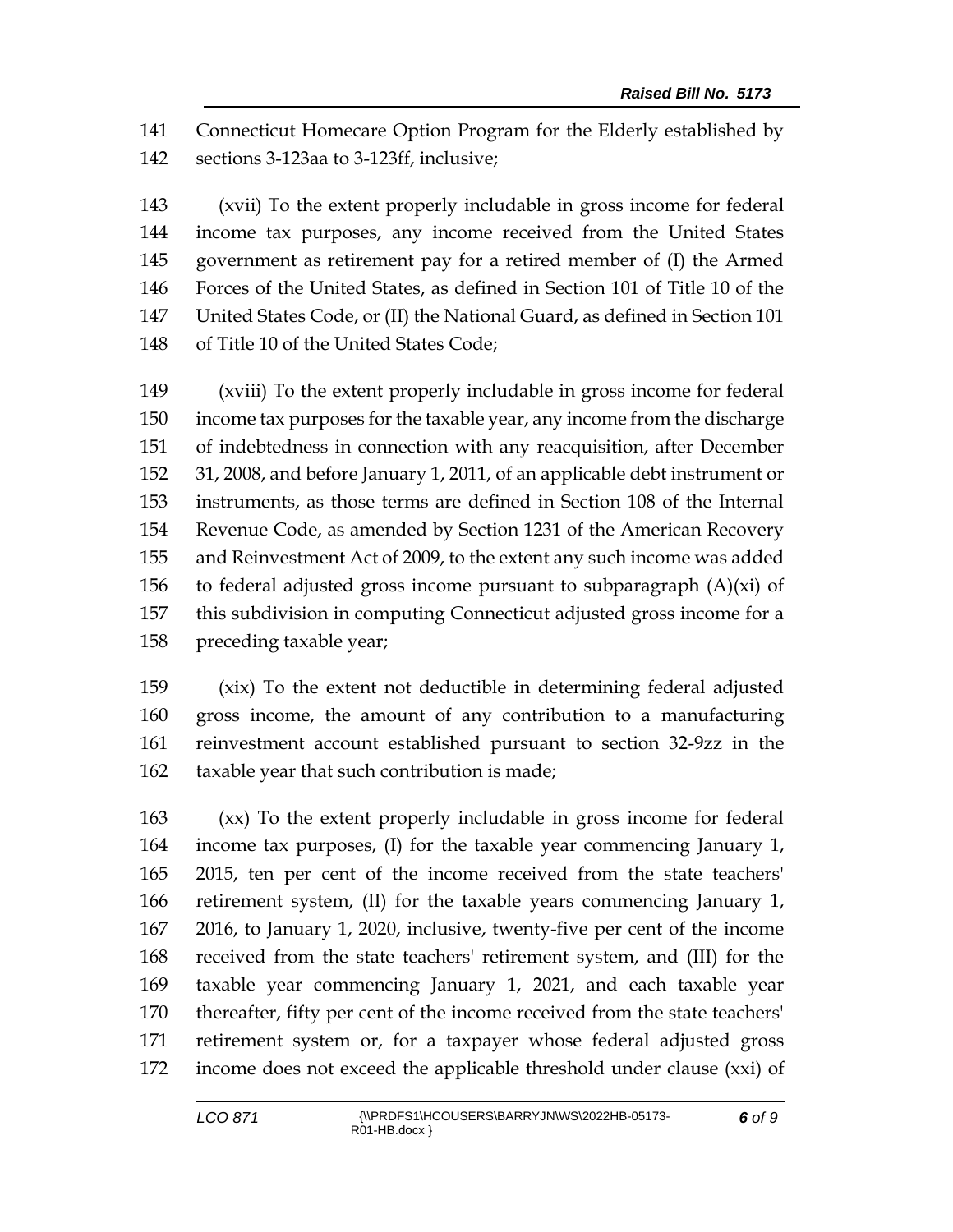this subparagraph, the percentage pursuant to said clause of the income received from the state teachers' retirement system, whichever deduction is greater;

 (xxi) To the extent properly includable in gross income for federal income tax purposes, except for retirement benefits under clause (iv) of this subparagraph and retirement pay under clause (xvii) of this subparagraph, for a person who files a return under the federal income tax as an unmarried individual whose federal adjusted gross income for such taxable year is less than seventy-five thousand dollars, or as a married individual filing separately whose federal adjusted gross income for such taxable year is less than seventy-five thousand dollars, or as a head of household whose federal adjusted gross income for such taxable year is less than seventy-five thousand dollars, or for a husband and wife who file a return under the federal income tax as married individuals filing jointly whose federal adjusted gross income for such taxable year is less than one hundred thousand dollars, (I) for the taxable year commencing January 1, 2019, fourteen per cent of any pension or annuity income, (II) for the taxable year commencing January 1, 2020, twenty-eight per cent of any pension or annuity income, (III) for the taxable year commencing January 1, 2021, forty-two per cent of any pension or annuity income, (IV) for the taxable year commencing January 1, 2022, fifty-six per cent of any pension or annuity income, (V) for the taxable year commencing January 1, 2023, seventy per cent of any pension or annuity income, (VI) for the taxable year commencing January 1, 2024, eighty-four per cent of any pension or annuity income, and (VII) for the taxable year commencing January 1, 2025, and each taxable year thereafter, any pension or annuity income;

 (xxii) The amount of lost wages and medical, travel and housing expenses, not to exceed ten thousand dollars in the aggregate, incurred by a taxpayer during the taxable year in connection with the donation to another person of an organ for organ transplantation occurring on or after January 1, 2017;

(xxiii) To the extent properly includable in gross income for federal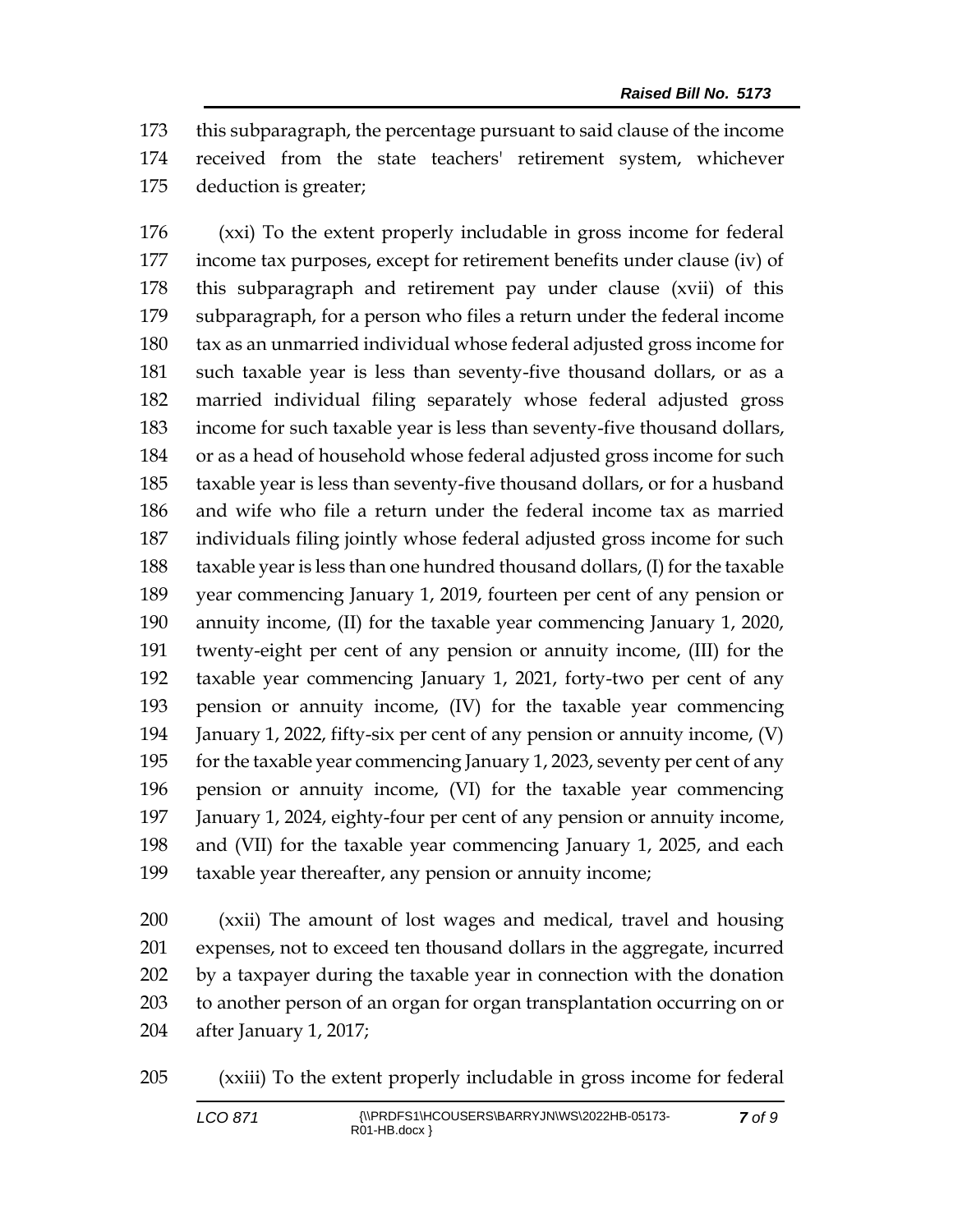income tax purposes, the amount of any financial assistance received from the Crumbling Foundations Assistance Fund or paid to or on behalf of the owner of a residential building pursuant to sections 8-442 and 8-443;

 (xxiv) To the extent properly includable in gross income for federal income tax purposes, the amount calculated pursuant to subsection (b) of section 12-704g for income received by a general partner of a venture capital fund, as defined in 17 CFR 275.203(l)-1, as amended from time to time;

 (xxv) To the extent any portion of a deduction under Section 179 of 216 the Internal Revenue Code was added to federal adjusted gross income pursuant to subparagraph (A)(xiv) of this subdivision in computing Connecticut adjusted gross income, twenty-five per cent of such disallowed portion of the deduction in each of the four succeeding taxable years; **[**and**]**

 (xxvi) To the extent properly includable in gross income for federal income tax purposes, for a person who files a return under the federal income tax as an unmarried individual whose federal adjusted gross income for such taxable year is less than seventy-five thousand dollars, or as a married individual filing separately whose federal adjusted gross income for such taxable year is less than seventy-five thousand dollars, 227 or as a head of household whose federal adjusted gross income for such taxable year is less than seventy-five thousand dollars, or for a husband and wife who file a return under the federal income tax as married individuals filing jointly whose federal adjusted gross income for such taxable year is less than one hundred thousand dollars, (I) for the taxable year commencing January 1, 2023, twenty-five per cent of any distribution from an individual retirement account other than a Roth individual retirement account, (II) for the taxable year commencing January 1, 2024, fifty per cent of any distribution from an individual 236 retirement account other than a Roth individual retirement account, (III) for the taxable year commencing January 1, 2025, seventy-five per cent of any distribution from an individual retirement account other than a